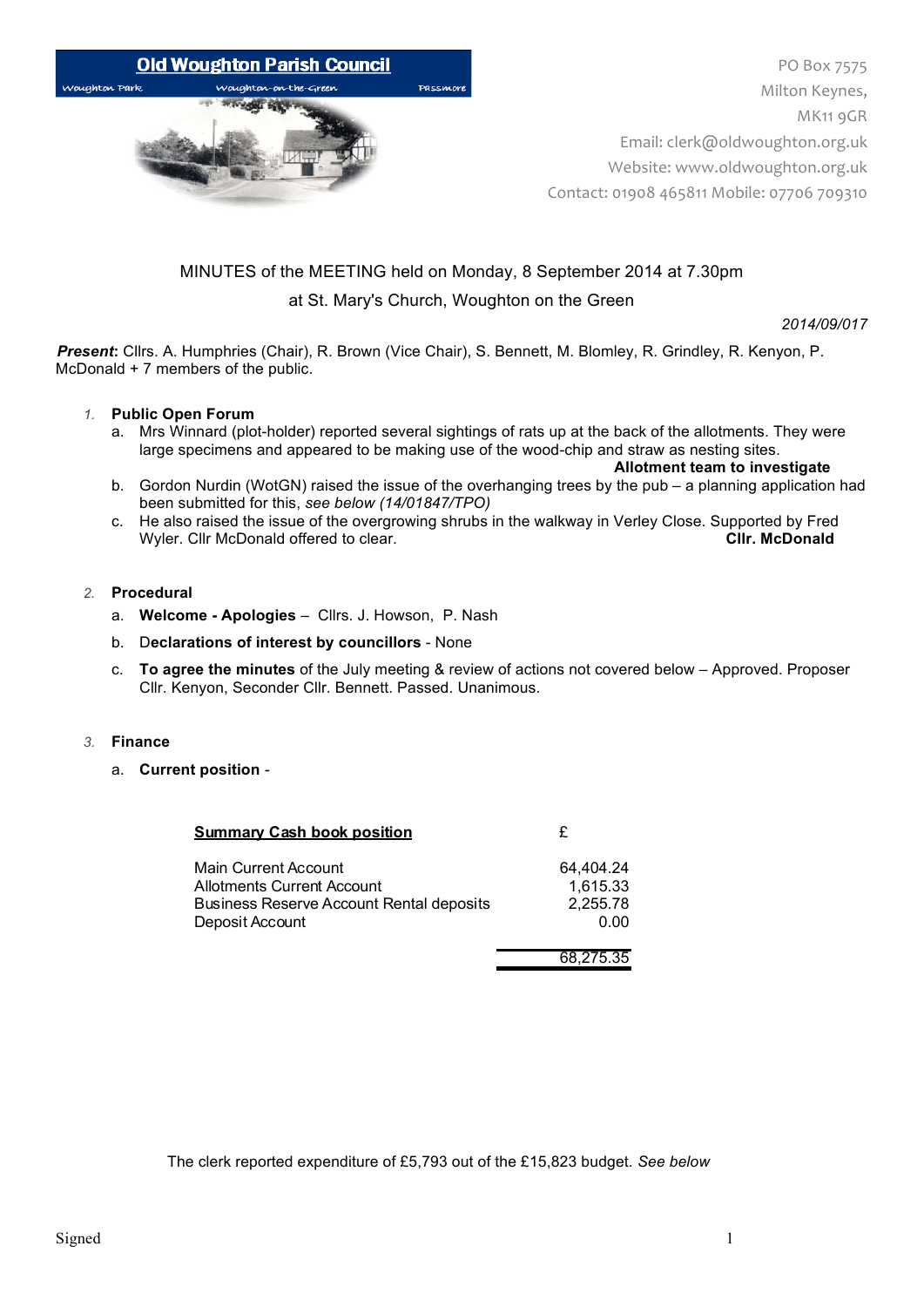# **Old Woughton Parish Council**

Woughton Park

wa

PO Box 7575 Milton Keynes, MK11 9GR Email: clerk@oldwoughton.org.uk Website: www.oldwoughton.org.uk Contact: 01908 465811 Mobile: 07706 709310

### *2014/09/018*

| <b>All figures exclusive of VAT</b>                                 | 2014/2015<br><b>BUDGET</b> | <b>ACTUAL</b><br>Y.T.D | <b>Variance</b>    |
|---------------------------------------------------------------------|----------------------------|------------------------|--------------------|
| <b>RECEIPTS - OPERATIONAL</b><br>Precept<br>Interest                | 9,000.00                   | 4,551.86<br>0.22       | (4,448.14)<br>0.22 |
| <b>Total Receipts</b><br><b>PAYMENTS - OPERATIONAL</b>              | 9,000.00                   | 4,552.08               | (4,447.92)<br>0.00 |
| Administration costs                                                | 690.00                     | 1,164.93               | (474.93)           |
| Allotment expenses                                                  | 5,625.00                   | 3,290.61               | 2,334.39           |
| Allotment rental                                                    | (3,500.00)                 | (883.64)               | (2,616.36)         |
| <b>Audit Fees</b>                                                   | 400.00                     | 0.00                   | 400.00             |
| Chair's Expenses                                                    | 100.00                     | 0.00                   | 100.00             |
| Community fund                                                      | 400.00                     | 503.08                 | (103.08)           |
| Dog bin clearance                                                   | 1,702.10                   | 416.09                 | 1,286.01           |
| Environment                                                         |                            | 0.00                   | 0.00               |
| Trees for cities                                                    |                            | 0.00                   | 0.00               |
| Grants                                                              |                            |                        |                    |
| Insurance                                                           | 306.26                     | 299.67                 | 6.59               |
| Reserves                                                            |                            | 0.00                   | 0.00               |
| <b>Staff Costs</b>                                                  | 3,000.00                   | 1,524.40               | 1,475.60           |
| S137 - community                                                    |                            | 0.00                   | 0.00               |
| Training - Clerk/Councillors                                        | 500.00                     | 0.00                   | 500.00             |
| <b>Sub-total (Operations)</b><br><b>PAYMENTS - CAPITAL PROJECTS</b> | 9,223.36                   | 6,315.14               | 2,908.22<br>0.00   |
| Projects                                                            | 6,600.00                   | 0.00                   | 6,600.00           |
| <b>Total Payments</b>                                               | 15,823.36                  | 6,315.14               | 9,508.22           |
| <b>Surplus</b>                                                      | (6,823.36)                 | (1,763.06)             | 5,060.30           |
|                                                                     |                            |                        |                    |

Passmon

A savings deposit had not been made as the bank no longer offered any at a competitive rate. It was case of either changing banks or investing in an interest bearing current account (which may not be offered to businesses.

# *b. Payments - main account*

| Payee                 | Cha | Gross    | Invoice ref               | Date   |
|-----------------------|-----|----------|---------------------------|--------|
| J.Vischer             | 133 | 247.20   | <b>July Salary</b>        | 11-Aug |
| EMW                   | 134 | 300.00   | solicitors fees (Allot's) | 28-Aug |
| <b>AH Contract</b>    | 135 | 174.30   | Dog Bins                  | 1-Sep  |
| R Gazeley             | 136 | 1,554.00 | new Noticeboard           | 1-Sep  |
| Green Monkey          | 137 | 710.40   | Allotment Noticeboard     | 1-Sep  |
| Mike Blomley          | 138 | 96.00    | Printing                  | 8-Sep  |
| J.Vischer             | 139 | 247.20   | <b>August Salary</b>      | 8-Sep  |
| Patch Allot's Assoc'n | 140 | 125.33   | insurance claim           | 8-Sep  |
| J.Vischer             | 141 | 20.70    | travel expenses           | 8-Sep  |
| <b>Totals</b>         |     | 3,475.13 |                           |        |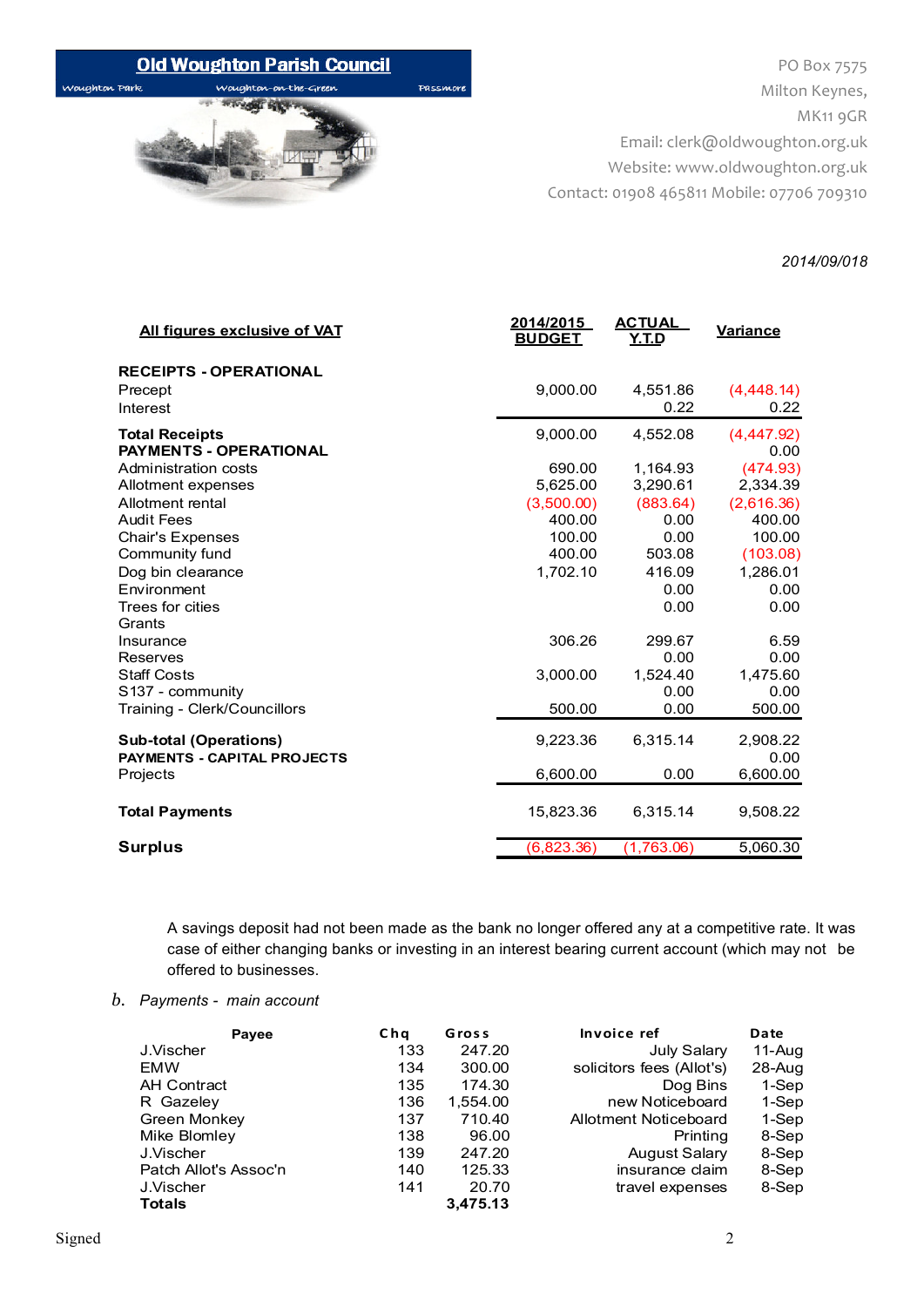

PO Box 7575 Milton Keynes, MK<sub>11</sub> 9GR Email: clerk@oldwoughton.org.uk Website: www.oldwoughton.org.uk Contact: 01908 465811 Mobile: 07706 709310

*Payments - Allotments account 2014/09/019*

| <b>Pavee</b>                  | Cha | Gross  | <b>Invoice ref</b>         | Date  |
|-------------------------------|-----|--------|----------------------------|-------|
| Patch Association             | 32  | 50.00  | Fitting taps               | 5-Aug |
| NSALG (Nat. Allotments Soc'y) | 33  | 66.00  | subscription (new)         | 2-Sep |
| I Pendelea                    | 34  | 20.00  | Refund of key deposit      | 8-Sep |
| R Kenyon                      | 35  | 20.00  | Refund of cash key deposit | 8-Sep |
| Totals                        |     | 156.00 |                            |       |

The above payments were approved. Proposer Cllr.Brown, Seconder Cllr. Kenyon. Passed. Unanimous.

- b. **Grant Requests – Decision on MK City Cricket Club grant (grant form submitted)** The decision to award a grant was generally accepted but the amount remained undecided. This was due to the policy on awarding grants specifying on the one hand that grants should only be awarded to charities, of which the MKCCC were not one, and on the other that it was maintained an agreement had been minuted that a maximum of £100 could be awarded for any one grant. Two proposals were tabled but the first (offering £300) was not seconded. It was agreed to award £100 pending investigation and review into the criteria for awarding grants and with a proviso that MKCCC may be eligible for a supplementary enhancement in the light of findings. Proposer Cllr. Brown, Seconder Cllr. Bennett; For 4, Against 1, Abstain 1.
- c. **To agree the timetable and process for setting the 2015/16 budget In the light of the fact that the** budget had to be decided by the January meeting it was agreed to present draft proposals at the November meeting. The Budget Team (Cllrs. Brown, Bennett and Humphries), in conjunction with the clerk and Cllr. McDonald, would prepare patterns of income and expenditure to cover the next 3 to 4 years and review the policy of reserves being used to support current spending. Following the November meeting the document would be presented to residents for consultation. Proposer Cllr. McDonald, Seconder Cllr. Brown. Passed. Unanimous.
- d. **To agree the timetable and process for setting the income and expenditure policy for the next 3-5 years** – this item was dealt with in item c *above*.

# *4.* **Allotments**

- a. **Ownership**  it was noted that OWPC had now formally taken ownership of the Allotment Site. A revised Land Registry document had been received.
- b. **Report**  the report had been circulated prior to the meeting. The PAA was thanked for organising a successful and enjoyable Open Day. The new noticeboard would be delivered in the next day or two.

# *5.* **Environment**

a. **Environment log and consideration of actions** – The design of the Log had been altered to make it easier to: a) refer to outstanding items quickly by removing completed items to a second sheet, and b) follow the current status of an entry. In the light of this the clerk had resubmitted issues to MKC that appeared to have become dormant. The clerk would also set up an online account whereby all logged entries to MKC could be tracked on the MKC Environment Reporting System.**Clerk**

# *6.* **Planning comment and update**

i. 14/01169/FUL - 13 Adams Court, Woughton On The Green, Construction of an ancillary granny annexe. *(Objected to) Still Pending*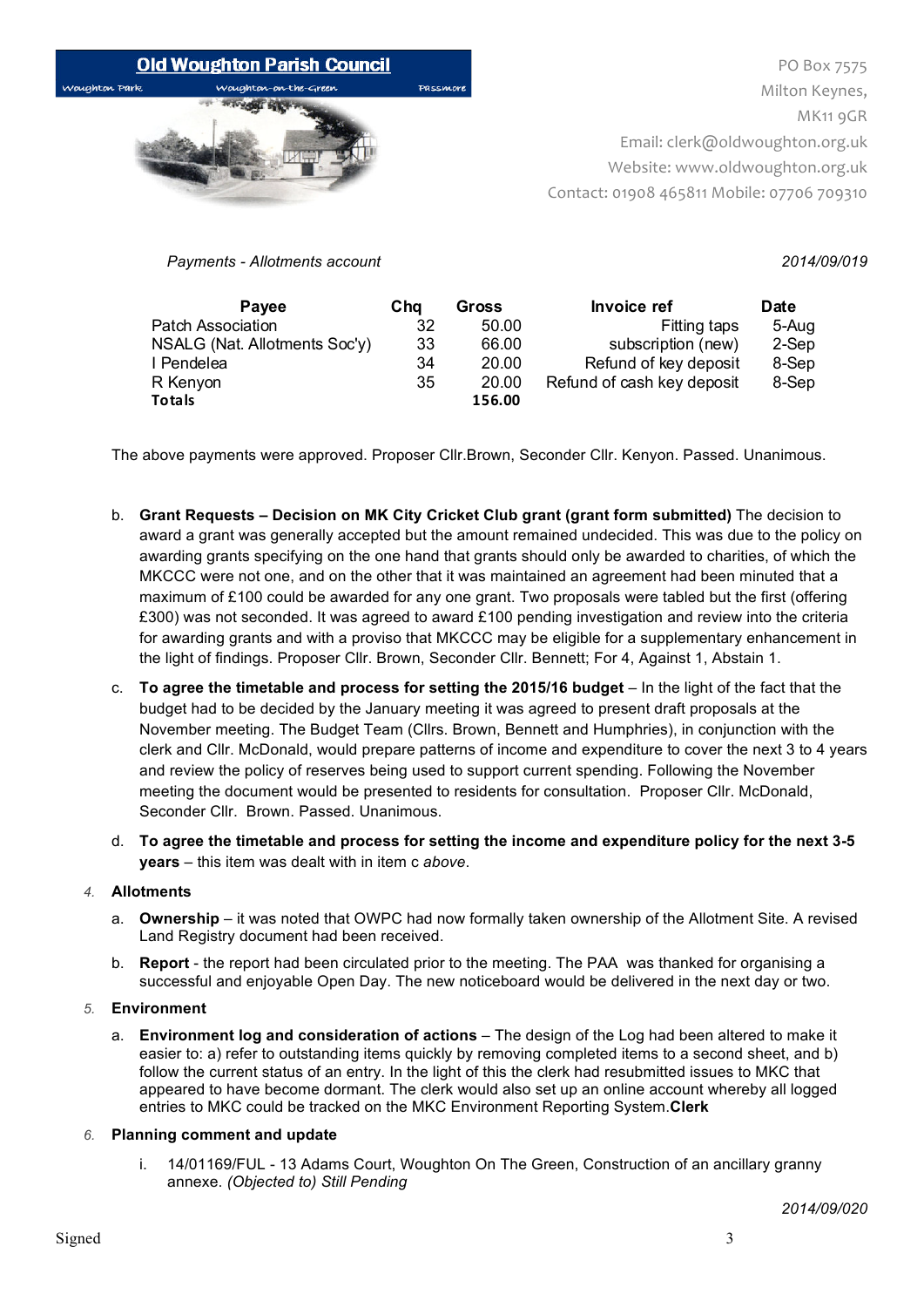

PO Box 7575 Milton Keynes, MK<sub>11</sub> 9GR Email: clerk@oldwoughton.org.uk Website: www.oldwoughton.org.uk Contact: 01908 465811 Mobile: 07706 709310

- ii. 14/01334/FUL 17 The Green Woughton On The Green, Erection of one five bedroom dwelling house with integral garage (Resubmission of 14/00360/FUL). *(not objected to) Still Pending*
- iii. 14/01860/FUL 22 Verley Close Woughton On The Green, First floor side extension over existing garage and associated internal alterations*. No objections.*
- iv. 14/01847/TPO Ye Olde Swan Newport Road Woughton On The Green, Tree preservation order consent to repollard to previous pollard points of x5 Crack Willow (Gp1) and prune back the overhanging growth to suitable growth points of Plum trees. *No objections.*
- b. **Village Green status** No update on either the Passmore application or Woughton on the Green application.
- c. **Woughton on the Green Conservation Area Proposal**  the contractor was at present taking photographs of the area for the submission. A draft may be ready by November.
- d. **Woughton Playing fields/QE2 status** Cllr. McDonald reported that a formal agreement was now in place between MKC and the National Playing Fields Association under the Queen Elizabeth II scheme which should ensure the playing fields remain as such in perpetuity.
- e. **Sports (Woughton Playing) Fields Right of Way -** no update from MK Council.
- f. **Braunston –** Although diary sheets had been submitted as requested by MKC, no action has been taken by MKC. Agreed that the matter is to be pursued. **Clerk**

## *7.* **Communications**

- a. **Online Filing System**
	- i. **To agree the need for an On-line Parish Filing/Storage System**. Passed. Unanimous. Proposer Cllr. McDonald, Seconder Cllr. Brown.
	- ii. **Subject to a satisfactory recommendation from Councillor Nash, to agree its funding and implementation** – as Cllr. Nash was not present it was agreed to approve this item by email circulation before the next meeting. Unanimous. Proposer Cllr. Bennett, Seconder Cllr. Kenyon.
- b. **To discuss and agree Minute format**  after discussion about the pro's and con's of longer, more informative but unwieldy minutes vv shorter more concise decision-based minutes it was agreed to opt for the latter. Unanimous. Proposer Cllr. McDonald, Seconder Cllr. Grindley.
- c. **Newsletter**  Cllr. Blomley reported on behalf of Cllr. Howson that the next publication was on schedule for the end of this month. One or two contributions were still outstanding. It was suggested and agreed that residents be invited to contribute via an advertisement in the newsletter.
- d. **New Noticeboard for WotG North** Cllr. Blomley reported that the noticeboard was up and running. He submitted the installation contractor's invoice as this had not been received by the clerk. It was agreed to issue a cheque for the amount due (£294 including VAT).
- e. **Road Safety H7 Woughton/Woolstone**  Cllr. McDonald reported that MK Council had agreed to a review of road safety at this junction. To be brought to the next meeting.
- f. **Reports to note on any outside meetings attended by Councillors/Clerk** None**.**
- g. **Correspondence** (other than email communication which had been circulated). A letter of complaint from Mr.Aspinall regarding the allotments had been responded to by the Chair.
- *8.* **Date and Time of Next Meeting** 10 November 201 at St. Mary's Church, Woughton-on-the-Green at 7.30pm. Then - 12 January, 9 March, 11 May AGM, 13 July. Annual Parish Meeting to be arranged.

# *Meeting closed at 8.45pm*